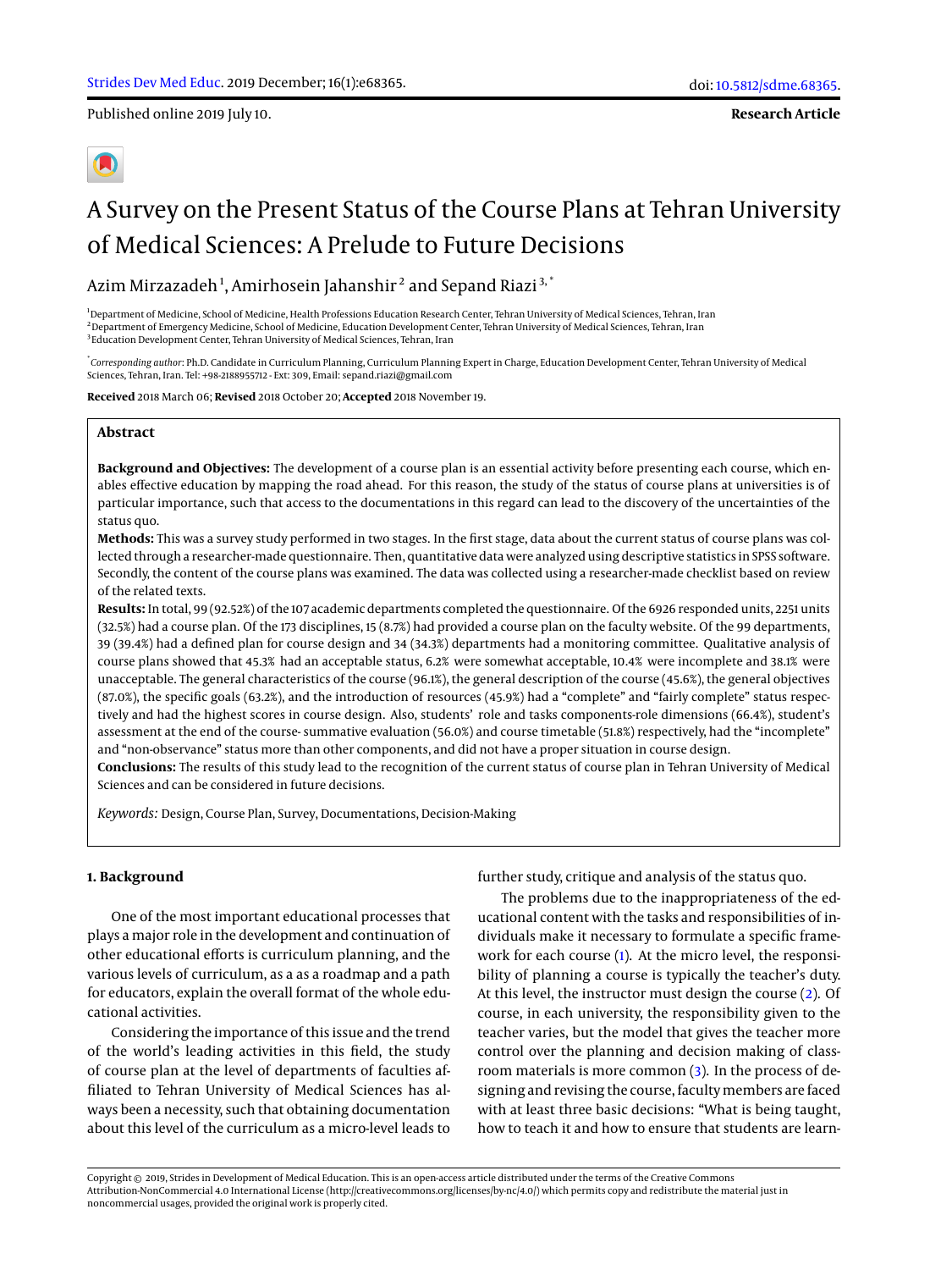ing what is being taught?"

Many teachers wish to enrich students with all their knowledge and provide enormous content in the course, but this does not provide students with a deep understanding. To resolve this problem, the content should be narrowed down and specific aspects of the course should be delved into.

The operational course chart should consist of all educational topics and components such as those that can be included in the course, the sequence of topics, the prerequisite courses, group sessions, and the topics appropriate for self-study. Moreover, the whole course should have a temporal framework and logical organization [\(4\)](#page-6-3). The course plan is similar to a one-year lesson plan, but given the fact that many courses are less than one year, the lesson plan can be further elaborated [\(5\)](#page-6-4).

In this regard, Harden believes that medical teachers should consider 10 aspects in designing a course. The needs related to course design, goals, content, content organization, educational strategies, teaching methods, students' assessment, communication between the components of the course plan, the learning environment and process management are examples of these aspects [\(6\)](#page-6-5). This map is designed through an interactive process of analysis, in which content, educational strategies and media are selected, organized and used [\(7\)](#page-6-6).

In order to explain the importance of this small-scale educational map and the need for investment in research activities in this area, review of the regulations on the responsibilities of the Education Development Centers approved by the Ministry of Health and Medical Education and the standards of accreditation institutions will be helpful. According to Clause 12, Article 2 of the mentioned regulations, curriculum planning is within the authorities granted to medical universities and is among the main responsibilities of the Education Development Centers of all universities in the country. This is followed by monitoring how all steps of this process are implemented at different levels.

In this way, the current status of different curriculum levels from the macro level and the national curriculum to micro levels and layers associated with course and lesson planning all contribute to the achievement of this clause. On the other hand, given the importance of course design in the current disciplines at universities as evidence of the realization of the basic standards for global accreditation, it is important to guide and monitor their design process.

By reviewing the standards of accreditation institutions in various fields of medicine, dentistry, pharmacy, nursing and midwifery in the field of curriculum design, the importance of this issue becomes more evident and is considered as an inevitable necessity. In the field of medical education, this topic has been mentioned as part of the Accreditation Council for Graduate Medical Education (ACGME) standards, which requires that for each rotation, general and specific goals, educational methods, and tools for assessing the competencies of residents be specified and presented in printed or electronic form [\(8\)](#page-6-7).

Also, according to the accreditation standards of the Commission on Dental Accreditation (CODA), the assessment of all courses with the consideration of the defined competencies is stipulated. In fact, all course plans should be designed in such a way to include narrative descriptions of students' performance and professional behavior in each lesson, such that student and teacher interactions can allow these subtleties to be evaluated [\(9\)](#page-6-8).

The Accreditation Council of Pharmacy Education (ACPE) also deals with the design, presentation, and monitoring of curriculums, while emphasizing the need to design and update course plans (specifically for each lesson) in a college-approved process. Monitoring curriculums during the design, implementation, evaluation and quality improvement stages has been emphasized through the collaboration of the faculty members with the provost  $(10)$ .

Based on the World Health Organization's guidelines for evaluating nursing and midwifery curriculums in different parts of the world, and in describing the basic standards in curriculum structure, schools of nursing and midwifery are required to determine the content, scope and sequence of the lessons while determining the distribution of hours required for each learning unit  $(11)$ . The standards of the Australian Nursing and Midwifery Council (ANMC) emphasize that the structure of a curriculum should include a guide book or equivalent, with emphasis on the details of presentation of courses, comprising the professional experience and information technology requirements [\(12\)](#page-6-11).

Regarding the stated issues and the importance of the subject, it seems that in order to determine the basic status of the course plan in Tehran University of Medical Sciences, examining the present situation is an inevitable necessity and can provide a suitable foundation for the formation of a systematic path; in such a way that the achievement of a precise plan is based on predetermined steps of research results, and any decision for the future will be taken in the form of this plan.

## **2. Objectives**

This study was considered as a necessity of high priority. Accordingly, the present study was conducted to investigate the current status of the course plans of the current disciplines in Tehran University of Medical Sciences and ac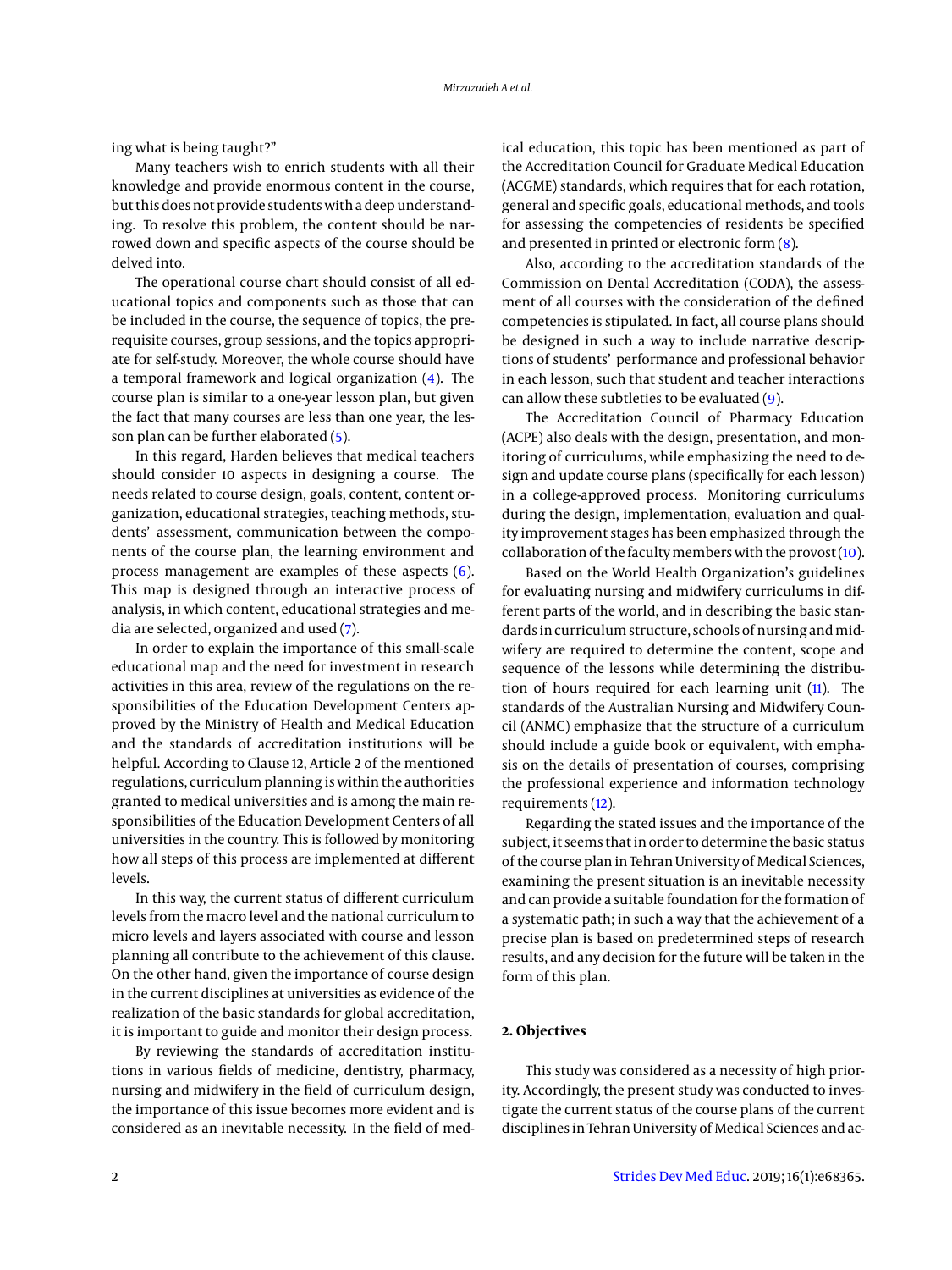cess documentations to analyze the status quo and make future decisions.

## **3. Methods**

This study was a survey that was carried out in two stages. In the first stage, a research was conducted to investigate the current status of the courses in the university departments in 2016. The data collection tool was a researcher-made questionnaire drafted by reviewing texts and documents. The questionnaire includes eight questions about the type of discipline, the number of courses offered in the discipline, having written course plan for each course, the course plans are available on the website of the department, the plan for designing course plans of the courses with no course plan, the main obstacles faced by the department to implement the plan, suggested solutions to remove barriers and having a department-level committee to study the course plans in terms of overlap and possible gaps.

In order to ensure the content and face validity of this questionnaire, the first draft was piloted among the four schools of Medicine, Dentistry, Pharmacy, and Advanced Technologies in Medicine to complete it and to give corrective suggestions. After collecting comments and reviewing corrective suggestions, due to the differences between the disciplines in the university and the need to adopt a different approach in designing the questionnaire, four fields of general medicine, general dentistry, general pharmacy and other disciplines were determined in this survey and some changes were applied to the questionnaire related to other disciplines. Then, the data collection tools specific to the three fields of general medicine, general dentistry and general pharmacy redesigned and were sent to the relevant faculties to receive their comments.

After applying the comments, the final versions of the questionnaires were sent to different departments through separate official letters and it was stipulated that if the course plans were not accessible through the websites of the departments, a copy of the course plan along with completed questionnaires be sent to Education Development Center. The respondents were chosen through the census sampling method and included the deans of all the educational departments affiliated to Tehran University of Medical Sciences.

In the second stage, we analyzed all the 307 course plans offered by the departments in the second semester of the academic year 2015 - 2016. The data were collected using a researcher-made checklist, which was designed based on the review of relevant texts, reviewed by three medical education specialists, and finalized after applying their views  $(13-15)$  $(13-15)$ . The checklist included nine effective

components and twelve criteria for assessing the course plan.

In order to observe ethical considerations, all the information in the departments was regarded as completely confidential and not focusing on the results in the evaluation process of the faculties and their faculty members was emphasized. This was mentioned in a letter to the deputies for education of the faculties and then in the questionnaire guide. Data were analyzed using descriptive statistics (frequency and percentage) in SPSS version 18 (SPSS Inc., Chicago, IL).

# **4. Results**

Out of the 11 colleges and four dedicated research subgroups, despite repeated correspondences and follow-ups, one of the sub-groups did not send any fulfilled questionnaire. In total, of 107 departments, 99 (92.5%) completed the questionnaires. Also, of all the responded units (6926), 2251 (32.5%) had a course plan. Of the 173 disciplines, only 15 (8.7%) provided their course plans on the faculty's website. Among 99 participating departments, 39 (39.4%) had a specific program for course design, and 34 departments (34.3%) had a committee to monitor the process of course design. Quantitative data were analyzed using descriptive statistics [\(Table 1\)](#page-3-0).

In the second stage, after qualitative analysis of the course plans, 45.3% of them had an acceptable status, 6.2% had a somewhat acceptable status, 10.4% had an incomplete status and 38.1% had an unacceptable status. Also, the components of the general characteristics of the course (96.1%), general description of the course (45.6%), general objectives (87.0%), specific course objectives (63.2%), and introduction of resources (45.9%) respectively had the "complete" and "fairly complete" status more than the other components, and consequently, had the highest scores and the best status in course planning. Student roles and responsibilities - role dimensions (66.4%), student assessment at the end of the course - summative assessment (56.0%) and course timetable (51.8%) were classified as "incomplete" and "non-observable" more than the other components, and they did not have a proper status in course planning. Also, in analyzing the overall course plan in terms of having a real structure, 40.1% of the course plans were complete and 16.9% were relatively complete [\(Table](#page-4-0) [2\)](#page-4-0).

# **5. Discussion**

This study aimed to investigate the current status of the course plans of the current disciplines in Tehran University of Medical Sciences. Out of the total number of the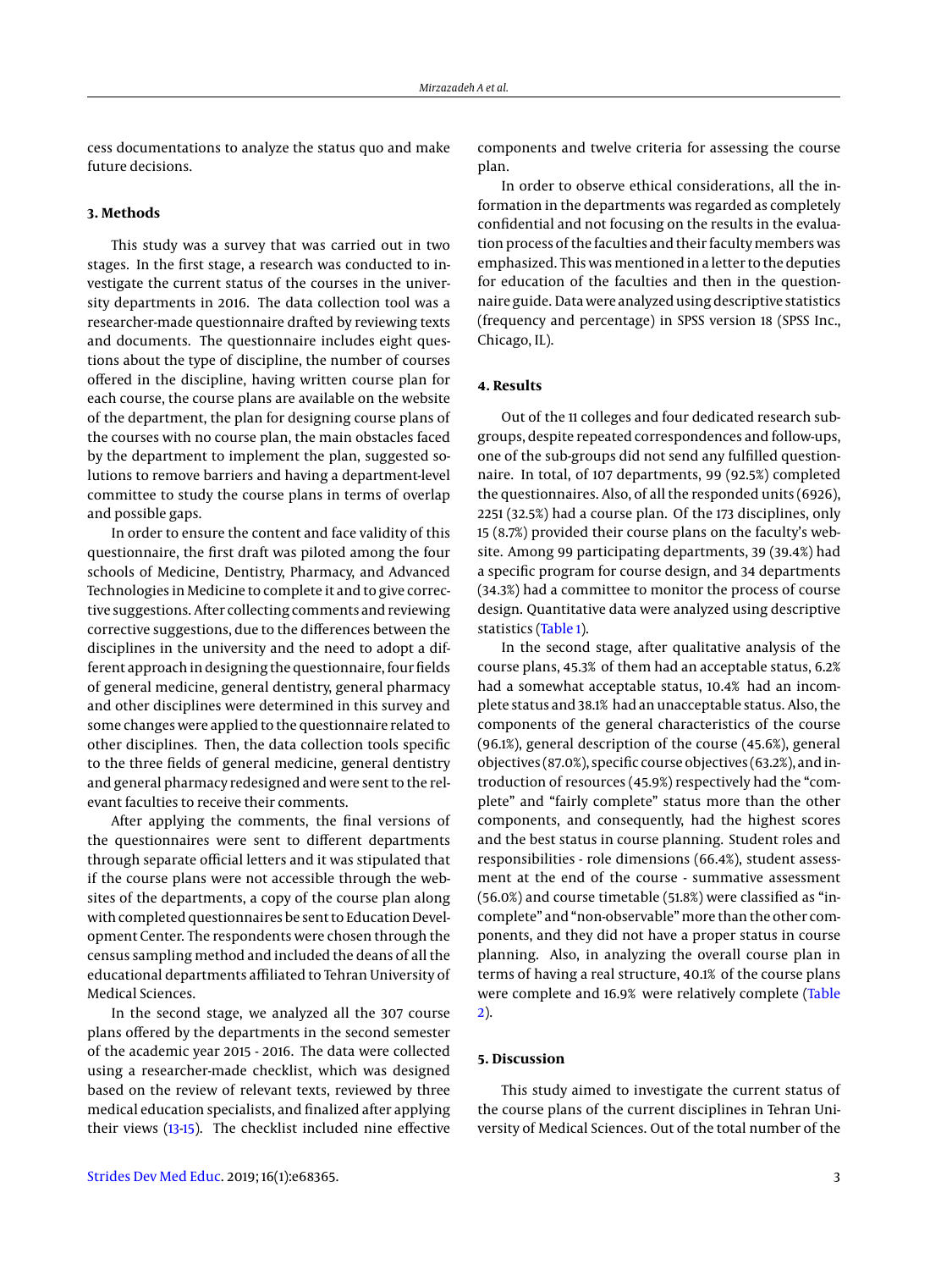<span id="page-3-0"></span>

| Ħ                                | Ę                                                                                                                                                                      | The Total                                                  |                | The Total        | The Number of      | The Percentage      | Presentation                                | <b>Developmental</b>           | Surveillance           |                |                        |      |                                       |
|----------------------------------|------------------------------------------------------------------------------------------------------------------------------------------------------------------------|------------------------------------------------------------|----------------|------------------|--------------------|---------------------|---------------------------------------------|--------------------------------|------------------------|----------------|------------------------|------|---------------------------------------|
| <b>Depart</b><br>ments           | Disciplines                                                                                                                                                            | Completed<br>Rorms                                         | Rate           | Units            | <b>Course Plan</b> |                     |                                             | ${\bf Department}^{\bf c}$     | Committee <sup>c</sup> | Acceptable     | Somewhat<br>Acceptable |      | Incomplete Unacceptable               |
| $\equiv$<br>$\equiv$             | $^{40}$                                                                                                                                                                | 3,                                                         | 8              | 1358             | $\frac{41}{10}$    | ő                   | (0)                                         | 4(36)                          | 2(18)                  | 75.0           |                        | 4.0  | 21.0                                  |
| $\overline{a}$<br>$\overline{a}$ | $\Xi$                                                                                                                                                                  | $\overline{5}$                                             | 001            | 532              | 334                | ස                   | (69)6                                       | 4 (57)                         | 4 (57)                 | <b>OOI</b>     |                        |      |                                       |
| ō                                | α                                                                                                                                                                      | 12                                                         | 52             | 336              | 257                | 97                  | $\frac{1}{4}$                               | 2(40)                          | 3 (60)                 | 0.10           |                        | 0.0  |                                       |
|                                  |                                                                                                                                                                        |                                                            |                |                  |                    |                     | í                                           | ł                              |                        |                |                        |      |                                       |
| $\infty$<br>œ                    | 22                                                                                                                                                                     | Z                                                          | $\overline{0}$ | 1251             | $\ddot{49}$        |                     | (0)                                         | $(001)$ 5                      | 3(60)                  | S)             | 0/22                   | Οʻ5  | G.                                    |
| 4<br>4                           | 12                                                                                                                                                                     | 12                                                         | $\overline{0}$ | TOT              | G9                 | 12                  | (0)                                         | 3(75)                          | (100)                  |                |                        |      |                                       |
| ā<br>E,                          | 14                                                                                                                                                                     | 14                                                         | $\overline{0}$ | 326              | 215                | $^{99}$             | 3(21)                                       | (9t)9                          | 6(46)                  |                |                        |      | ö                                     |
| 53<br>12                         |                                                                                                                                                                        |                                                            | 92.3           | 212              | <b>197</b>         | 93                  | ł,                                          | ï                              |                        |                |                        |      | $\overline{0}$                        |
| 12<br>ō                          | 22                                                                                                                                                                     | 5                                                          | 98             | E <sub>611</sub> | 276                | 23                  | (0)                                         | 5(50)                          | 3(30)                  | 56             | ū                      |      | 54                                    |
| $\overline{5}$<br>53             |                                                                                                                                                                        |                                                            | 001            | 217              | 98                 | $^{40}$             | ł                                           | ł                              |                        | 24             | $\omega$               | δÊ   | $\ddot{3}$                            |
|                                  |                                                                                                                                                                        |                                                            | $\overline{0}$ | 125              | 48                 | 38                  | (0)                                         | 2(66.6)                        | 3 (1001)               | $\overline{5}$ |                        |      |                                       |
| ننا                              | 6                                                                                                                                                                      | G                                                          | 001            | 290              | 48                 | 5                   | (0)                                         | 3 (100)                        | 1(33)                  | ï              |                        |      |                                       |
| G,                               | G                                                                                                                                                                      | G                                                          | $\overline{0}$ | 219              | 127                | 85                  | $\tilde{\Xi}$                               | 2(50)                          | 3(75)                  | 12             |                        |      | 5                                     |
| $\overline{u}$                   | 9                                                                                                                                                                      | $\sigma$                                                   | $\overline{0}$ | 991              | $\overline{5}$     | 72                  | (91)1                                       | 2(40)                          | 2(40.0)                | $\overline{0}$ |                        |      |                                       |
| 107<br>8                         | 173                                                                                                                                                                    | $\overline{H}$                                             | 87.3           | 9769             | 2251               | 32.5                | 15(8.7)                                     | 39(39.4)                       | 34(34.3)               | 453            | $^{0.2}$               | 10.4 | 38.1                                  |
|                                  | <sup>a</sup> In the case of faculties with deputies of education in general and postgraduate areas, the results of each of them were reported separately.<br>Number of | The Number of<br>Departments<br>Participating<br>Number of | Number of      | <b>Response</b>  | Number of          | <b>Units with a</b> | of Units with a<br>Course Plan <sup>b</sup> | on the<br>Website <sup>c</sup> | Plan in the            |                |                        |      | Course Design Processing (Percentage) |

responded courses, only one-third of them had a course plan. However, the item of disciplines with course plans on the website had the lowest rate among the other items under review. In the second stage, all the course plans presented to the Education Development Center and analyzed their contents at the curriculum Planning division.

In the analysis of course plans, it was found that half of them had an acceptable or somewhat acceptable status. Also, the components of the general characteristics and general description of the course, the general objectives and the specific objectives of the course and the introduction of resources had the highest scores and the best situation with regards to the principles of the course design. The components of student roles and duties - role dimensions, student assessment at the end of the course (summative assessment) and the course timetable also had the highest deficiency and the lowest scores [\(Table 2\)](#page-4-0).

Few studies have been conducted in relation to the course design in Iran, which each of them has addressed this issue with respect to one of the dimensions of the current study, and the most widely addressed aspect has been the qualitative analysis of the content of the course plan. In other words, none of these studies has simultaneously addressed all these dimensions at all faculties of a university. However, the results of the present study are in some cases similar and in some others different from the findings of other national studies [\(16-](#page-6-14)[21\)](#page-6-15).

The results of a study which aimed to assess the quality of lesson plans of the selected faculties of nursing and midwifery in Iran showed that the most commonly considered elements in the lesson plans were respectively the contents, specific objectives, and the resource determination, while the least specified components were the teaching methods, the teaching aids and their use, and behavioral goals [\(16\)](#page-6-14). Results of another study showed that the general and specific objectives, assessment methods, and resource introduction are, in most cases, the main weaknesses of course plans [\(17\)](#page-6-16).

Delgoshaei et al. conducted a study at Ilam University of Medical Sciences and concluded that the different results in qualitative analysis of course design in various studies could be due to the different methods of lesson plan assessment, the differences in the number of samples examined, the existence of previous training in the relation with lesson plans and incomplete lesson plans. According to their findings, workload of faculty members, especially those with managerial positions, is one of the reasons for writing unbalanced and inaccurate lesson plans  $(18)$ .

Results of a study performed in Babol University of Medical Sciences showed that 88% of the faculty members agreed with drafting a lesson plan before the outset of the

cValues are expressed as No. (%).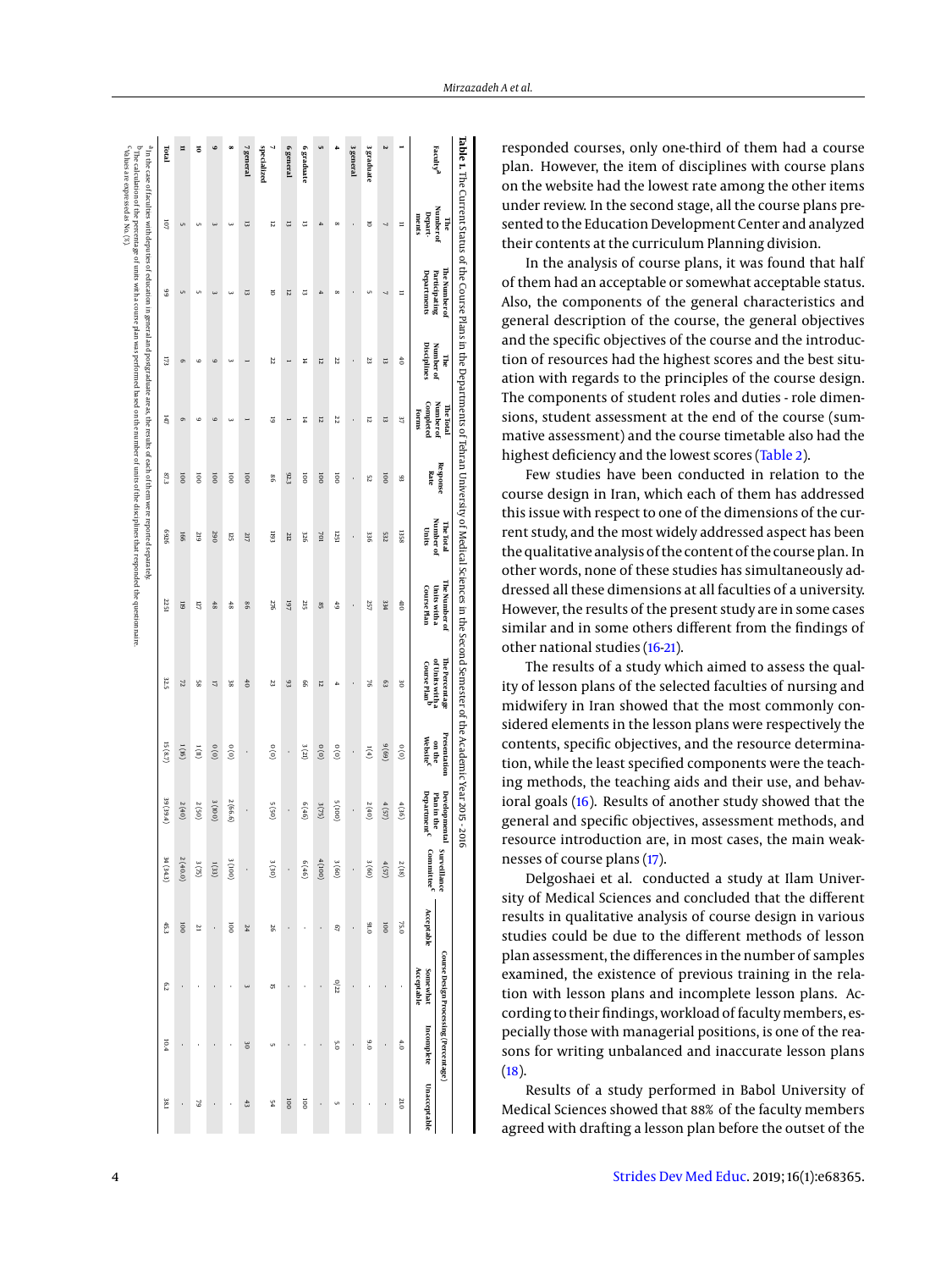<span id="page-4-0"></span>

| Table 2. The Results of the Components of the Course Plans Presented by the Departments of Tehran University of Medical Sciences <sup>a</sup>                                                                      |                         |                                                          |                        |                           |  |
|--------------------------------------------------------------------------------------------------------------------------------------------------------------------------------------------------------------------|-------------------------|----------------------------------------------------------|------------------------|---------------------------|--|
| <b>Component, Assessment Criteria</b>                                                                                                                                                                              |                         | The Status of the Course Plans According to the Criteria |                        |                           |  |
|                                                                                                                                                                                                                    | Complete                | Somewhat<br>Complete                                     | Incomplete             | Not<br>Observed           |  |
| <b>General characteristics of the course</b>                                                                                                                                                                       |                         |                                                          |                        |                           |  |
| The general characteristics have been mentioned                                                                                                                                                                    | 295 (96.1)              |                                                          |                        | 12(13.9)                  |  |
| General description of the course                                                                                                                                                                                  |                         |                                                          |                        |                           |  |
| The course has been described in one or two paragraphs                                                                                                                                                             | 240(45.6)               |                                                          |                        | 67(21.8)                  |  |
| Objectives                                                                                                                                                                                                         |                         |                                                          |                        |                           |  |
| The general objective has been written in the right format                                                                                                                                                         | 267(87.0)               | $\overline{\phantom{a}}$                                 |                        | 40(13)                    |  |
| The specific objectives have been written in the correct format                                                                                                                                                    | 190 (61.9)              | 4(1.3)                                                   |                        | 113(36.8)                 |  |
| <b>Teaching method</b>                                                                                                                                                                                             |                         |                                                          |                        |                           |  |
| The teaching and learning methods have been specified.                                                                                                                                                             | 133(43.3)               | 110(35.8)                                                | 64(20.8)               |                           |  |
| Course timetable                                                                                                                                                                                                   |                         |                                                          |                        |                           |  |
| The course timetable has been fully completed.                                                                                                                                                                     | 88 (28.7)               | 60(19.5)                                                 | 45(14.6)               | 114(37.1)                 |  |
| Student's roles and tasks                                                                                                                                                                                          |                         |                                                          |                        |                           |  |
| The various dimensions that each student shows in dealing with different educational,<br>research, service, advisory, and therapeutic situations have been precisely defined.                                      | 30(9.8)                 | 73(23.8)                                                 | 10(3.2)                | 194(63.2)                 |  |
| Students' responsibilities have been defined in the form of each role.                                                                                                                                             | 30(9.8)                 | 82(26.7)                                                 | 30(9.8)                | 65(21.2)                  |  |
| Students' assessment                                                                                                                                                                                               |                         |                                                          |                        |                           |  |
| The student's assessment during the course has been indicated by the activities that the<br>student carries out independently or with the guidance of the teacher.                                                 | 68(22.1)                | 44 (14.3)                                                | 62(20.2)               | 33(10.7)                  |  |
| The student assessment methods at the end of the course has been determined<br>(summative assessment) and the assessment tools and the score of each student activity<br>in the final assessment has been defined. | 71(23.1)                | 64(20.8)                                                 | 112(36.5)              | 60(19.5)                  |  |
| <b>Resources</b>                                                                                                                                                                                                   |                         |                                                          |                        |                           |  |
| Textbooks, specialized journals, related articles and related electronic resources have<br>been introduced.                                                                                                        | 141(45.9)               | 31(10.1)                                                 | 3(1.0)                 | 32(10.4)                  |  |
| The general structure of the course plan                                                                                                                                                                           |                         |                                                          |                        |                           |  |
| The course plan has the actual structure                                                                                                                                                                           | 123(40.1)               | 52(16.9)                                                 | 56(18.2)               | 76 (24.7)                 |  |
| The general status of the course plans                                                                                                                                                                             | Acceptable<br>139(45.3) | Somewhat<br>acceptable 19 (6.2)                          | Incomplete<br>32(10.4) | Unacceptable<br>117(38.1) |  |

<sup>a</sup> Values are reported as No. (%).

course, but the work overload and the lack of motivation hindered the preparation of a lesson plan [\(19\)](#page-6-18). In the study of Bazrafkan and Shokrpour, according to the facultymembers' points of view, the large number of students is an obstacle to the implementation of a lesson plan [\(20\)](#page-6-19). The results of a research carried out in Kerman University of Medical Sciences indicated that the knowledge of the faculty members was not satisfactory, and their attitude towards the design of a lesson plan was not positive, which is mostly because most of the faculty members had not participated in any formal course or educational workshops to promote their knowledge and change their attitude [\(21\)](#page-6-15).

The common obstacles to designing a course plan in most faculties of Tehran University of Medical Sciences were the low availability of faculty members and their various activities, the resistance of some professors and reluctance to formulate course plans, teaching lessons by other departments or faculties (professors outside the department), the lack of recognition of the need to formulate course plans among senior lecturers, the impossibility of establishing a curriculum monitoring committee due to the involvement of faculty members in various educational activities, lack of human resources, including faculty members and experts, lack of awareness of the definition of course plan and lack of its discrimination from other levels of curriculum, the lack of a sense of necessity for its implementation by the faculty or department, lack of adequate education and information for faculty members and students regarding the benefits and uses of a course and lesson plan, lack of incentive and a regulatory mechanism and lack of a standard format for course plan.

In their research, Adib et al. stated that holding workshops related to teaching methods and curriculum planning for professors and motivating them can lead to the improvement of the quality of lesson plan [\(16\)](#page-6-14). According to the results of Jokar et al., holding related educational workshops, provide standard formats for designing a lesson plan and proper monitoring by Education Development Centers of universities on how to formulate, present and implement a lesson plan can play a significant role in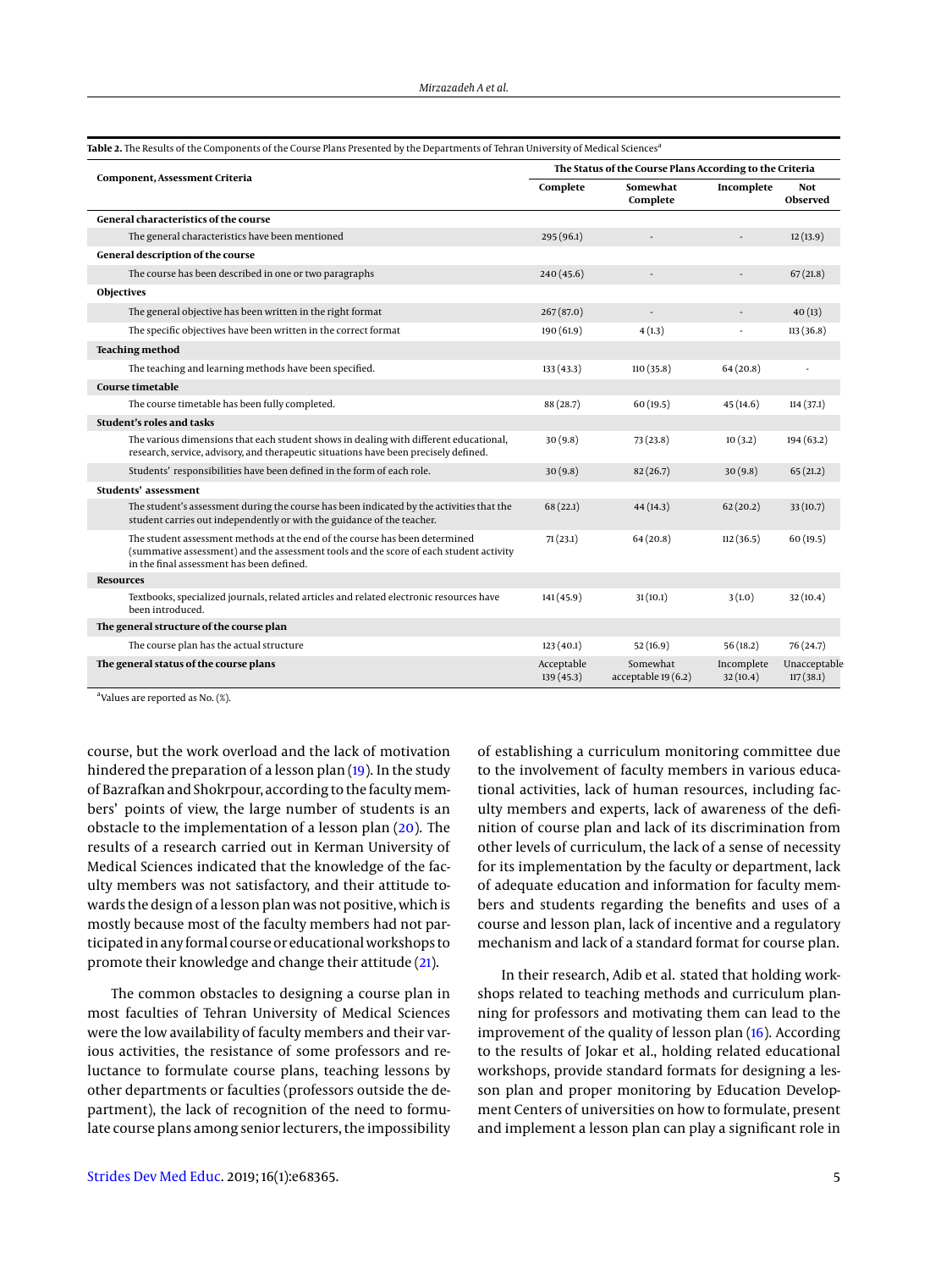designing optimal lesson plans [\(17\)](#page-6-16). According to the results of a research carried out at Ilam University of Medical Sciences, holding related training courses for faculty members and providing standard draft forms can provide a good basis for designing lesson plans [\(18\)](#page-6-17).

The results of the present study, in addition to the clarification of the findings of previous studies and relative agreement with them, revealed new solutions to the existing obstacles. The following paragraph delineates the proposed strategies by the departments in Tehran University of Medical Sciences to improve course plans.

Considering the course plan item in the faculty members' evaluation, such that if they do not provide a course plan, they would not obtain the relevant points, providing educational support and having a plan for training faculty members, providing a university-approved framework for course plans, the formal request of the matter by the deputy for education of the university or faculties, having regulations in faculties, whereby all faculty members are required to submit a course plan, create a culture for course design based on scientific principles, having incentive mechanisms for faculty members, holding relevant workshops by the Education Development Center or Education Development Offices, reviewing the proposed course plans by the Education Development Offices and providing feedback to organize the course plans, having a program for monitoring in the form of a four-year college-level program for the regular configuration of future work, activating the Education Development Offices and appointing active and interested faculty members as the head of them, more interaction between the deans of schools and academic departments by establishing a two-way communication, evaluation of Education Development Offices and careful supervision by EDCs, reinforcing human resources, giving sufficient knowledge to faculty members on how to design course plans, and finally, appointing a committee for monitoring the process of course design, which can improve the status quo.

Given the current situation and the upcoming trend, the use of solutions tailored to both the needs of the country and the credible global practices in this field can be effective in solving the existing challenges and barriers in the near future. The findings from the extensive research project conducted by Kennedy et al. on the 21st Century European Medical Education Curriculum emphasize the move towards a new attitude towards students as participants in the learning process and avoids looking at them as customers or consumers. In this type of view, students should be involved with the curriculum, and this can be done by employing them in the curriculum committees. Also, the results of their study suggest the importance of educational support from faculty members in the field of

education and incentive mechanisms and rewards for participating in education as future trends  $(22)$ . The solutions presented in this study are in accordance with some of the results of the mentioned research.

One of the advantages of this study was examining the status of course planning in all the departments of Tehran University of Medical Sciences. The authors, in view of the differences in the nature of the disciplines in the university and the need to adopt different approaches to designing a questionnaire, planned to implement this survey in four sub-domains (general medicine, general dentistry, general pharmacy and other disciplines in the university), and data collection tools tailored to these sub-domains were also designed. Also, in addition to obtaining information based on self-report of academic departments, in order to achieve comprehensive information, all course plans were analyzed using a researcher-made checklist.

#### *5.1. Limitations*

One of the limitations of the present study was the lack of cooperation of the sub-domain of medicine, which seems to be due to differences in the study environment in this area. In addition, due to the difference in the nature and complexity of residency subdomain and various aspects of it, it was not possible to address it in this study. Due to the importance of examining the status quo in this field, it is suggested to design and implement a separate research with a qualitative methodology and to select an exploratory sequential mixed method research (MMR) design.

The lack of familiarity with the concept of the course planning and lack of its clear distinction from other curriculum levels in the university departments was a general limitation of the present study. After conducting a pilot and taking into account the views of the faculty members participating at that stage, the authors tried to some extent to resolve this issue by providing a brief explanation of the definition of the course plan and its elements in the questionnaire's footnote.

## *5.2. Conclusions*

The present study was conducted to investigate the current status of the course plans of the current disciplines taught in Tehran University of Medical Sciences and discover the unknown and existing barriers in this field. Our findings can be considered as a solid foundation for future planning and decision making.

The results of this study were used to design and elaborate a mega plan for the preparation of course plans in Tehran University of Medical Sciences. This program was designed to develop a vision, define and prioritize and